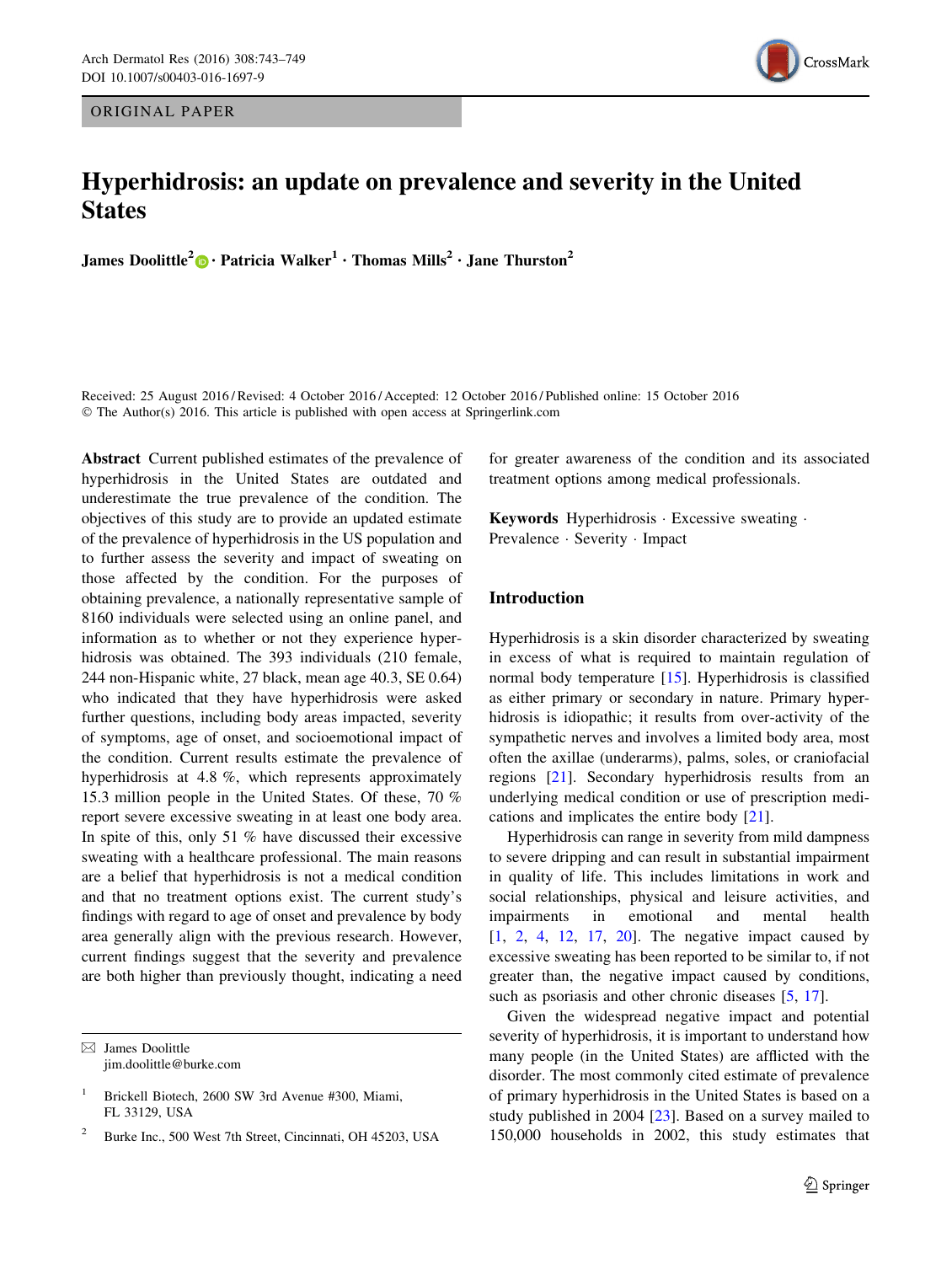2.8 % of the U.S. population has primary hyperhidrosis. They report prevalence rates are highest among those 25–64 years old  $(3.5–4.5\%)$  and lowest among those younger than 12 years old (0.5–0.7 %). Furthermore, they estimate that just over half (50.8 %; prevalence rate 1.4 %) of those with hyperhidrosis experience excessive sweating of the underarms (i.e., axillary hyperhidrosis) either in isolation or in combination with another body area, making it the most commonly affected area.

Prevalence estimates of primary (focal) hyperhidrosis outside of the United States are all higher and vary widely, ranging from 4.6 % in Germany, 5.5 % in Sweden, 12.3 % in Vancouver, Canada, 12.8 % in Japan, and 14.5 % in Shanghai, China [[1,](#page-5-0) [7](#page-5-0), [16,](#page-6-0) [20](#page-6-0)]. Prevalence estimates that include both primary and secondary hyperhidrosis range from 13.9 % in Japan, 16.3 % in Germany, 16.7 % in Vancouver, 18.4 % in Shanghai, and 20.3 % in Sweden [\[1](#page-5-0), [7](#page-5-0), [16,](#page-6-0) [20\]](#page-6-0).

Modalities to treat hyperhidrosis, namely axillary hyperhidrosis, include topical (e.g., topical aluminum chloride hexahydrate), oral (e.g., anticholinergics), injectable (e.g., botulinum toxin type A), iontophoresis (i.e. mild electrical current through water), microwave thermolysis (e.g., miraDry), and surgical (e.g., endoscopic thoracic sympathectomy), and all vary in their efficacy (in terms of reduction in severity and duration of effect), side effects, ease of use, and cost  $[6, 9-11, 17, 22]$  $[6, 9-11, 17, 22]$  $[6, 9-11, 17, 22]$  $[6, 9-11, 17, 22]$  $[6, 9-11, 17, 22]$  $[6, 9-11, 17, 22]$ . Topical treatments, such as prescription strength aluminum chloride antiperspirants, are the recommended first-line treatment option for most cases of hyperhidrosis [[21\]](#page-6-0). However, while they can be moderately effective in the short term, they have shown less satisfactory results in the long run and are oftentimes associated with intolerable skin irritation at the application site. More efficacious treatment options have the primary drawbacks of being relatively invasive, costly and/or have less compelling evidence regarding their safety [[21\]](#page-6-0). Additional treatment methods that are under development include: new versions of laser therapy, micro-focused ultrasound treatment, topical botulinum toxin type A, and topical anticholinergics [\[3](#page-5-0), [8](#page-5-0), [13,](#page-6-0) [18\]](#page-6-0).

Given higher prevalence rates in other countries, we hypothesize that the prevalence of hyperhidrosis in the United States is conservative. Furthermore, the actual prevalence is likely higher than the previous estimates suggest, because hyperhidrosis is both underreported by patients and underdiagnosed by healthcare professionals (HCPs) [[1,](#page-5-0) [19\]](#page-6-0). The primary purpose of the present study is to provide an updated estimate of hyperhidrosis prevalence overall and by body area among the US population, and to assess the severity and associated impact of sweating on those affected by hyperhidrosis.

### Materials and methods

#### Prevalence estimate sample

A total of 275,904 invitations were sent via email for a selfadministered online survey. A total of 12,363 people entered the survey (response rate 4.5 %), with 8160 people providing information as to whether or not they experience hyperhidrosis. The sample sources were two online panel providers, which both consist of nationally representative samples of U.S. households. The current study's sample was balanced to represent US census parameters (Table [1](#page-2-0)).

The numbers in Table [1](#page-2-0) reflect the characteristics of the adults who responded to the survey. Any parents were also asked how many children (regardless of age) they have, if any, who experience hyperhidrosis or excessive sweating. Children under the age of 18 reported as having hyperhidrosis here were included in the prevalence estimate.

## Hyperhidrosis sufferers

A subset of the participants identified as having hyperhidrosis for the prevalence estimate were asked more specific questions about their experiences with hyperhidrosis. A total of 393 (210 female, 244 non-Hispanic white, 27 black, mean age 40.3, SE 0.64) participants completed the more detailed survey (305 adults answering for themselves and 88 parents answering on behalf of their child with hyperhidrosis). In addition to the two online panel providers mentioned previously, the International Hyperhidrosis Society (IHS) was enlisted to help recruit parents of children with the condition. Comparisons of ratings between parents of children obtained from the online panels and from the IHS were compared and no meaningful differences in responses were evidenced.

### Survey description

The survey used in this study included questions designed to identify individuals with hyperhidrosis, irrespective of whether they have received a medical diagnosis. For the purposes of this study, hyperhidrosis was defined as

A condition that involves chronic excessive sweating of the underarms, hands, feet, face, groin, or other bodily areas, which is much more than what is normal, and occurs regardless of temperature, exercise or situation, and may have an impact on quality of life.

Female participants who experienced both hyperhidrosis and night sweats/hot flashes that may be associated with menopause were disqualified if they self-reported the inability to distinguish between the two conditions.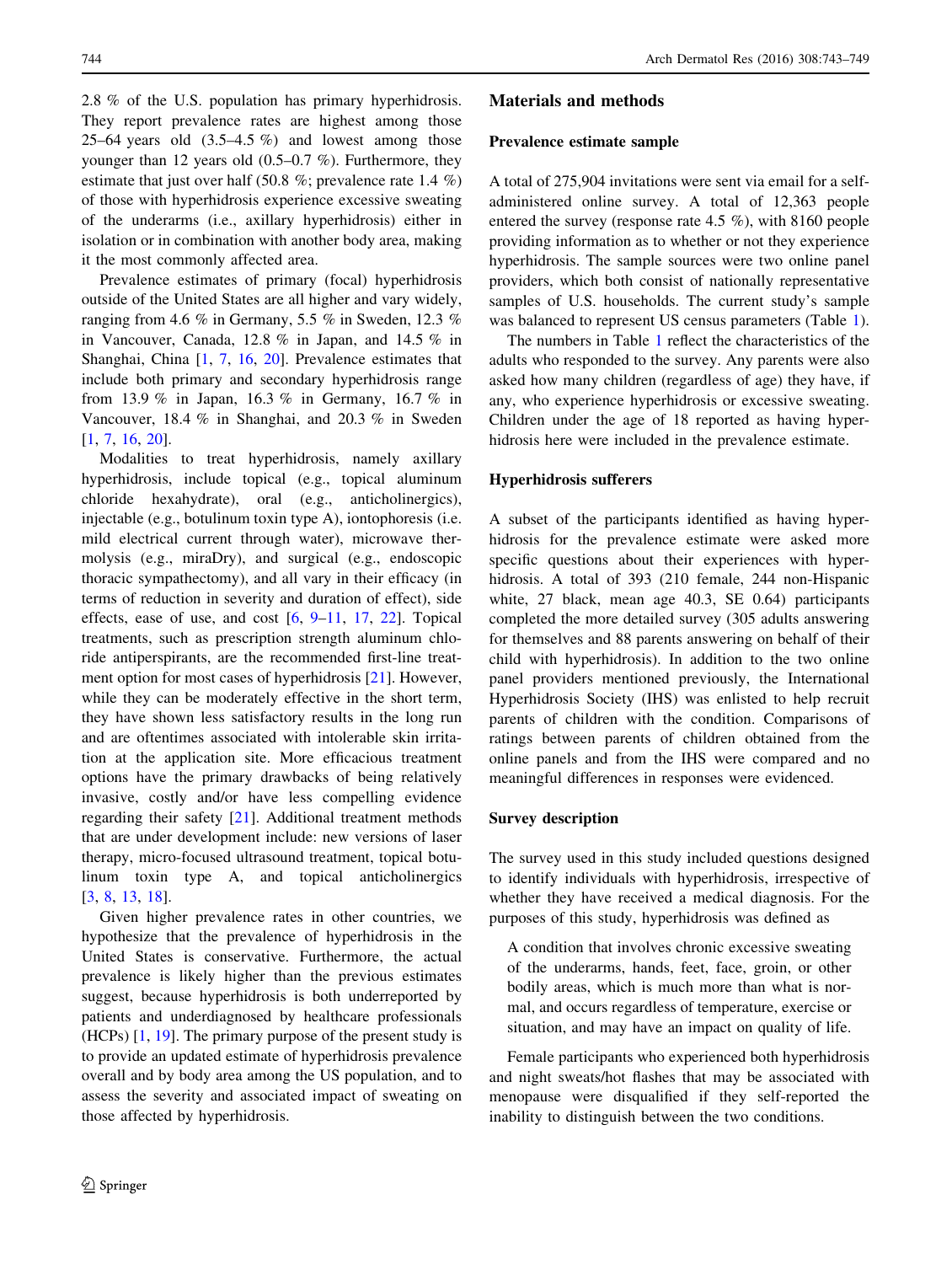<span id="page-2-0"></span>

|  |  | <b>Table 1</b> Sample characteristics for prevalence estimate |  |  |  |
|--|--|---------------------------------------------------------------|--|--|--|
|--|--|---------------------------------------------------------------|--|--|--|

|                                                                                                         | No. of individuals | Sample used for<br>prevalence estimate $(\%)$ | Census $(\%)^a$ |
|---------------------------------------------------------------------------------------------------------|--------------------|-----------------------------------------------|-----------------|
| All                                                                                                     | 8160               | 100                                           |                 |
| Gender $\times$ age                                                                                     |                    |                                               |                 |
| Male (under 40 years old)                                                                               | 1332               | 35.3                                          | 37              |
| Male $(40+$ years old)                                                                                  | 2440               | 64.7                                          | 63              |
| Female (under 40 years old)                                                                             | 1579               | 36.0                                          | 34              |
| Female $(40+$ years old)                                                                                | 2809               | 64.0                                          | 66              |
| Race/ethnicity                                                                                          |                    |                                               |                 |
| Non-Hispanic White or Euro-American                                                                     | 5178               | 63.4                                          | 61              |
| Black, Afro-Caribbean or African American                                                               | 759                | 9.3                                           | 13              |
| Hispanic/Latino                                                                                         | 1002               | 12.3                                          | 17              |
| East Asian/Asian American                                                                               | 432                | 5.3                                           | 6               |
| Other (including Indian American, Native American/<br>Alaskan Native, and Middle Eastern/Arab American) | 789                | 9.7                                           | 3               |
| Household income                                                                                        |                    |                                               |                 |
| Under \$25k                                                                                             | 1436               | 17.6                                          | 25              |
| $$25 - 50k$                                                                                             | 2318               | 28.4                                          | 26              |
| $$50 - 75k$                                                                                             | 1775               | 21.8                                          | 19              |
| \$75-100k                                                                                               | 1125               | 13.8                                          | 12              |
| $$100-150k$                                                                                             | 1023               | 12.5                                          | 12              |

<sup>a</sup> Customized census reporting obtained from Marketing Systems Group (MSG) based on 2014 Current Population Survey (CPS) data

Other information collected in the survey included age of onset, occurrence, and severity of symptoms (severity was assessed by body area using the four-point, single-item Hyperhidrosis Disease Severity Scale (HDSS) [[14\]](#page-6-0). The HDSS asks respondents to rate the severity of their symptoms based on tolerability and interference with daily activities. Specifically, respondents are asked whether their sweating is:

- 1. never noticeable and never interferences with daily activities;
- 2. tolerable but sometimes interferes with daily activities;
- 3. barely tolerable and frequently interferes with daily activities or;
- 4. intolerable and always interferes with daily activities.

Any body area where the sweating was classified as never noticeable/never interferes was not included in the calculation for occurrence of symptoms by body area.

## Results

## Prevalence

The prevalence of hyperhidrosis in the survey sample was 4.8 %, which represents approximately 15.3 million people

Table 2 Prevalence of hyperhidrosis by age

|                       | No. of individuals | US prevalence rate $(\%)$ |
|-----------------------|--------------------|---------------------------|
| All                   | 15.348.587         | 4.8                       |
| Age group (years old) |                    |                           |
| ${<}18$               | 1,550,640          | 2.1                       |
| $18+$                 | 13.797.947         | 5.6                       |
| 18–39                 | 8,401,202          | 8.8                       |
| $40 - 64$             | 4,409,345          | 4.2                       |
| $65+$                 | 987,401            | 2.1                       |
|                       |                    |                           |

when extrapolated to the US population. The prevalence rate is highest among 18–39 years old (8.8 %) and lowest among adults 65+ years old and children/adolescents (2.1 %; Table 2).

Interestingly, this study found that only 51 % of hyperhidrosis sufferers have discussed their condition with an HCP. Children/adolescents  $(\leq 21$  years old) with the condition are almost twice as likely to be seen by an HCP  $(81\%)$  than their adult counterparts  $(42\%;$  Table [3](#page-3-0)). The most commonly cited reasons for not discussing their condition with an HCP are that they do not think it is a medical condition (60 %), or that they believe that there is nothing that can be done to treat their excessive sweating (47 %). Of those who do see an HCP about their excessive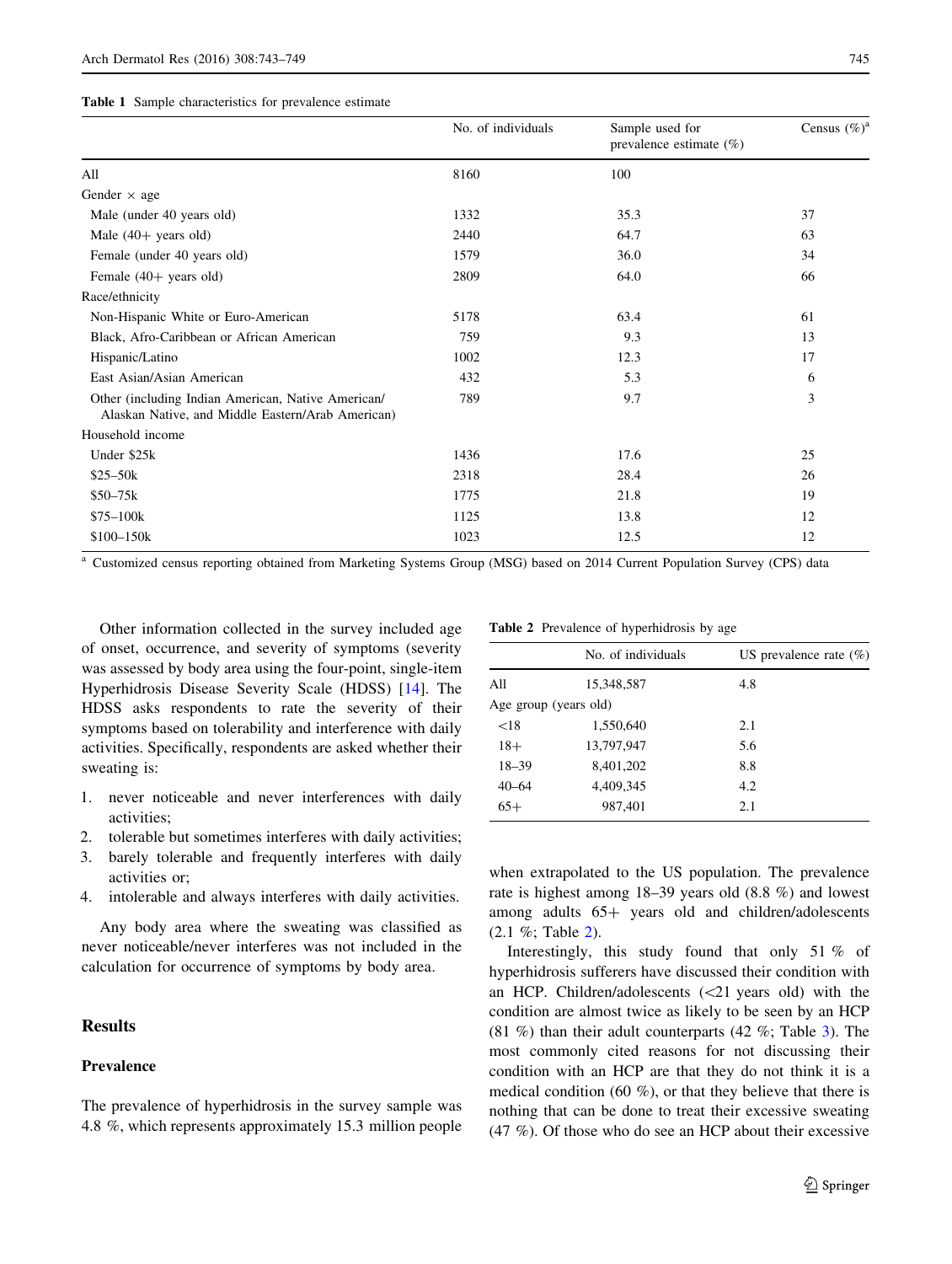<span id="page-3-0"></span>Table 3 Proportion of individuals with hyperhidrosis seeking treatment and getting diagnosed by age and severity

|                                                    | Proportion $(\%)$ who discussed<br>sweating with a healthcare<br>professional | Proportion (% of total)<br>diagnosed with hyperhidrosis |
|----------------------------------------------------|-------------------------------------------------------------------------------|---------------------------------------------------------|
| All                                                | 51                                                                            | 27                                                      |
| Age group (years old)                              |                                                                               |                                                         |
| $\leq 21^a$                                        | 81                                                                            | 59                                                      |
| $21+$                                              | 42                                                                            | 18                                                      |
| Severity                                           |                                                                               |                                                         |
| HDSS score of 3 or 4 for at<br>least one body area | 52                                                                            | 31                                                      |
| HDSS score of 1 or 2 for all<br>body areas         | 48                                                                            | 18                                                      |

<sup>a</sup> Results based on parents' responses

Table 4 Occurrence, severity, and age of onset by body area

|                          | Occurrence $(\% )$ | Severity ( $% 3$ or 4 on<br>HDSS scale) | Mean age of onset<br>$(years)$ $(SE)$ |
|--------------------------|--------------------|-----------------------------------------|---------------------------------------|
| Total                    | 100                | 70                                      | 19.7(0.5)                             |
| Underarms (axillary)     | 65                 | 52                                      | 19.0(0.6)                             |
| Head/face (craniofacial) | 42                 | 50                                      | 20.9(0.8)                             |
| Hands (palmar)           | 40                 | 54                                      | 16.6(0.6)                             |
| Feet (plantar)           | 38                 | 47                                      | 17.6(0.7)                             |
| Under breasts            | 29                 | 31                                      | 20.7(0.9)                             |
| Back                     | 28                 | 39                                      | 20.2(0.9)                             |
| Chest                    | 27                 | 39                                      | 21.1(1.0)                             |

sweating, only 53 % are diagnosed (73 % of children/ adolescents, 43 % of adults; Table 3).

#### Occurrence, severity, and age of onset by body area

Overall, 20 % of hyperhidrosis sufferers report that their excessive sweating is isolated to one body area. The most commonly reported body area where hyperhidrosis occurs is the underarms (Table 4). Sixty-five percent of respondents report experiencing axillary hyperhidrosis, either in isolation (10 % of total respondents) or in combination with other body areas (55 % of total respondents). The most commonly cited area that co-occurs with the underarms is the head/face (29 % of total respondents).

Overall, 70 % report that their excessive sweating is severe in at least one body area. Severity in total and by individual body areas can be found in Table 4. Severe sweating rates range from 31 % under the breasts to 54 % for palmar hyperhidrosis.

The mean age of onset overall is just under 20 years  $(M 19.7, SE 0.5)$  and is fairly consistent across all body areas (Table 4), except that age of onset tends to be younger for those with palmar  $(M 16.6, SE 0.6)$  and plantar  $(M 17.6, SE 0.7)$  hyperhidrosis.

#### Impact of hyperhidrosis

Hyperhidrosis sufferers feel a great negative impact on their lives due to the condition. About three quarters of respondents report that excessive sweating has had at least some negative impact on their social life, sense of wellbeing, emotional health, and mental health (Table [5\)](#page-4-0).

Overall, a large majority of respondents agree that excessive sweating is embarrassing (85 %), and has caused them to experience anxiety (71 %; Table [6\)](#page-4-0). Furthermore, 35 % agree that they have had to sacrifice many important things in their life because of the condition. Given the widespread negative impact of hyperhidrosis, it is not surprising that over half (54 %) of respondents say that they would pay anything for a treatment to stop their excessive sweating.

## **Discussion**

This study seeks to update the current understanding of the prevalence of hyperhidrosis in the United States and its clinical presentation in terms of age of onset, body areas, and severity. The current study's findings with regard to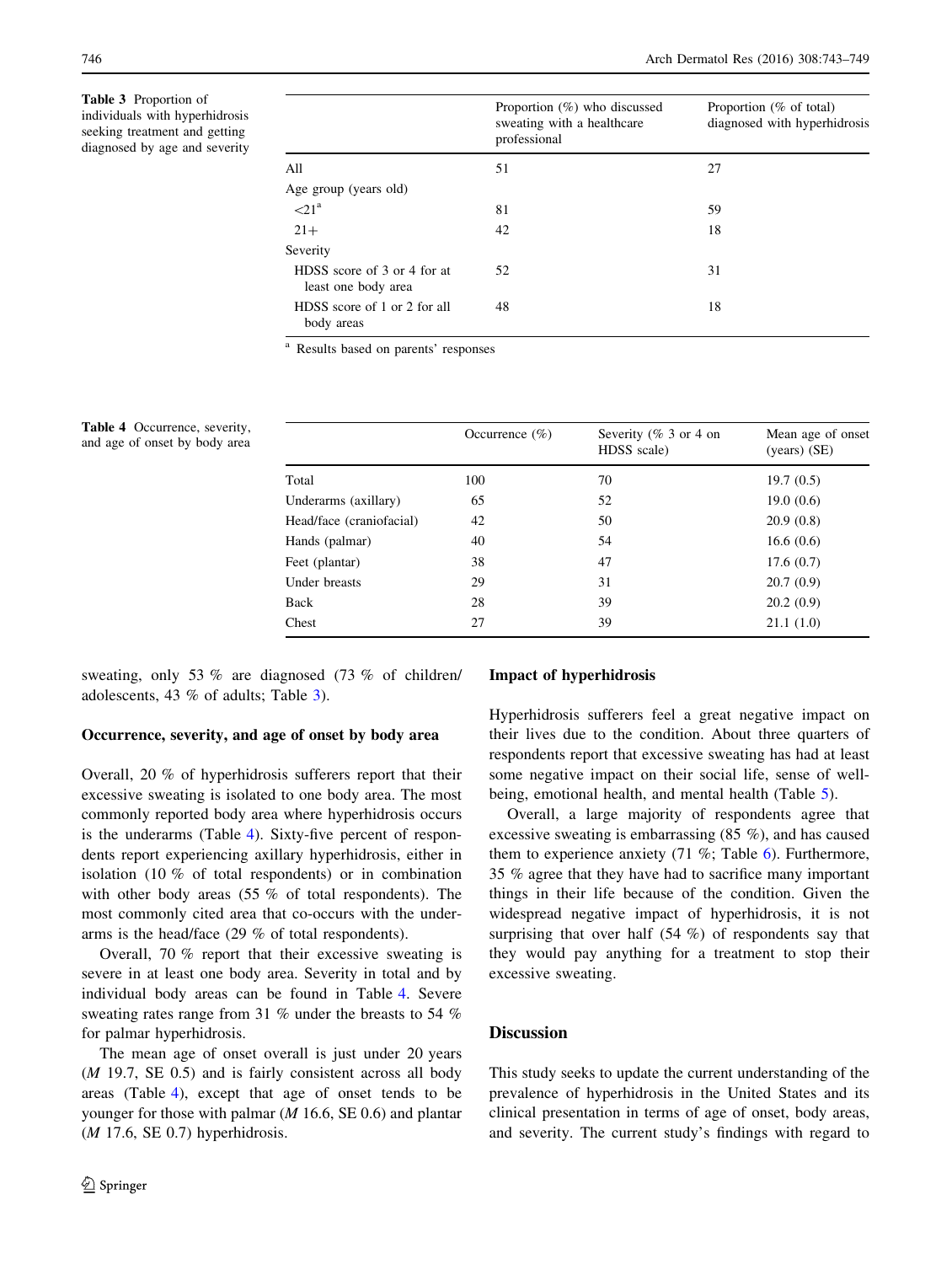<span id="page-4-0"></span>Table 5 Proportion of individuals with hyperhidrosis who report a minor or major negative impact of hyperhidrosis in various areas

|                                             | Social<br>life $(\%)$ | Sense of well-<br>being $(\%)$ | Emotional<br>health $(\% )$ | Mental<br>health $(\% )$ | Physical<br>health $(\%)$ | In sports/<br>exercise $(\%)$ | Sexual<br>health $(\% )$ | Work<br>relationships $(\%)$ |
|---------------------------------------------|-----------------------|--------------------------------|-----------------------------|--------------------------|---------------------------|-------------------------------|--------------------------|------------------------------|
| $Major + minor$<br>neg. impact <sup>a</sup> | 77                    | 76                             | 75                          |                          | 60                        | 57                            | 54                       | 52                           |
| Major neg. impact                           | 30                    |                                | 32                          | 29                       | 18                        | 23                            | 14                       | 16                           |
| Minor neg. impact                           | 47                    | 49                             | 43                          | 43                       | 42                        | 34                            | 40                       | 36                           |

<sup>a</sup> Sorted left to right based on  $\%$  major + minor negative impact

Table 6 Proportion of individuals with hyperhidrosis who agree with the following statements in total and by severity

|                                                                                         | Total<br>$(\%$ agree <sup>a</sup> ) | HDSS score of 3 or 4 for at<br>least one body area $(\%$ agree) | HDSS score of 1 or 2 across<br>all body areas $(\%$ agree) |
|-----------------------------------------------------------------------------------------|-------------------------------------|-----------------------------------------------------------------|------------------------------------------------------------|
| Sweating excessively is very embarrassing                                               | 85                                  | 90                                                              | 73                                                         |
| My excessive sweating has definitely made me<br>experience anxiety                      | 71                                  | 79                                                              | 51                                                         |
| I really hate doing all the things that I must do to deal<br>with my excessive sweating | 60                                  | 69                                                              | 37                                                         |
| I would pay anything for a treatment that would stop my excessive 54<br>sweating        |                                     | 61                                                              | 37                                                         |
| I feel angry that I need to deal with sweating when others do not                       | 53                                  | 61                                                              | 34                                                         |
| I feel very alone in suffering from excessive sweating                                  | 46                                  | 54                                                              | 27                                                         |
| My excessive sweating has made me depressed                                             | 36                                  | 43                                                              | 20                                                         |
| I have had to sacrifice many important things<br>in my life because of my sweating      | 35                                  | 43                                                              | 16                                                         |

<sup>a</sup> Percent of respondents providing a rating of 4 or 5 on a five-point Likert scale where  $1 =$  "strongly disagree" and  $5 =$  "strongly agree"

age of onset and prevalence by body area generally align with the previous research [[10,](#page-6-0) [23](#page-6-0)]. However, findings from this study suggest that the severity and prevalence (in the United States) are both higher than previously thought.

Many studies have demonstrated that hyperhidrosis can have a severe and pervasive impact on quality of life [\[2](#page-5-0), [4,](#page-5-0) [5,](#page-5-0) [12,](#page-6-0) [17](#page-6-0), [23](#page-6-0)]. In terms of HDSS categories, the previous studies have estimated that approximately onethird of people with hyperhidrosis present with a severe form of the disease [[23\]](#page-6-0). This study estimates that 70 % of people with hyperhidrosis experience severe sweating on at least one body area, as indicated by the sweating being either barely tolerable or intolerable and frequently or always interfering with daily activities. This study also finds further evidence that quality of life is significantly impaired for hyperhidrosis sufferers. About three quarters of respondents report that excessive sweating has had at least some negative impact on their social life, sense of wellbeing, emotional health, and mental health, and more than half are desperate enough to indicate that they would pay anything for a treatment to stop the sweating.

The most comprehensive review of prevalence of hyperhidrosis in the United States was provided by Strutton

and colleagues [[23\]](#page-6-0). Using a paper survey mailed to 150,000 households, they estimated that 2.8 % (7.8 million individuals) are affected by hyperhidrosis. They concluded that the ''disease affects a much larger proportion of individuals in the United States than previously thought'' (p. 247). Current findings, given all of the methodological details discussed herein, indicate that the prevalence of hyperhidrosis is about 2 % higher than previously thought and currently impacts about 15.3 million individuals, or 4.8 % of the U.S. population. Of these 15.3 million individuals, only just over half will discuss their excessive sweating with an HCP and, ultimately, only 27 % will be diagnosed. There is further evidence, therefore, that the condition remains both underreported and underdiagnosed. The most often-cited reasons for not seeking treatment are beliefs that hyperhidrosis is not a medical condition and that there is nothing that can be done to treat their excessive sweating.

Even though the 4.8 % estimate is higher than previously thought for the U.S. population, it is still far below prevalence reported in other countries [\[1](#page-5-0), [7](#page-5-0), [16](#page-6-0), [20](#page-6-0)], indicating that the current finding may still be a conservative estimate. The reasons for differences in prevalence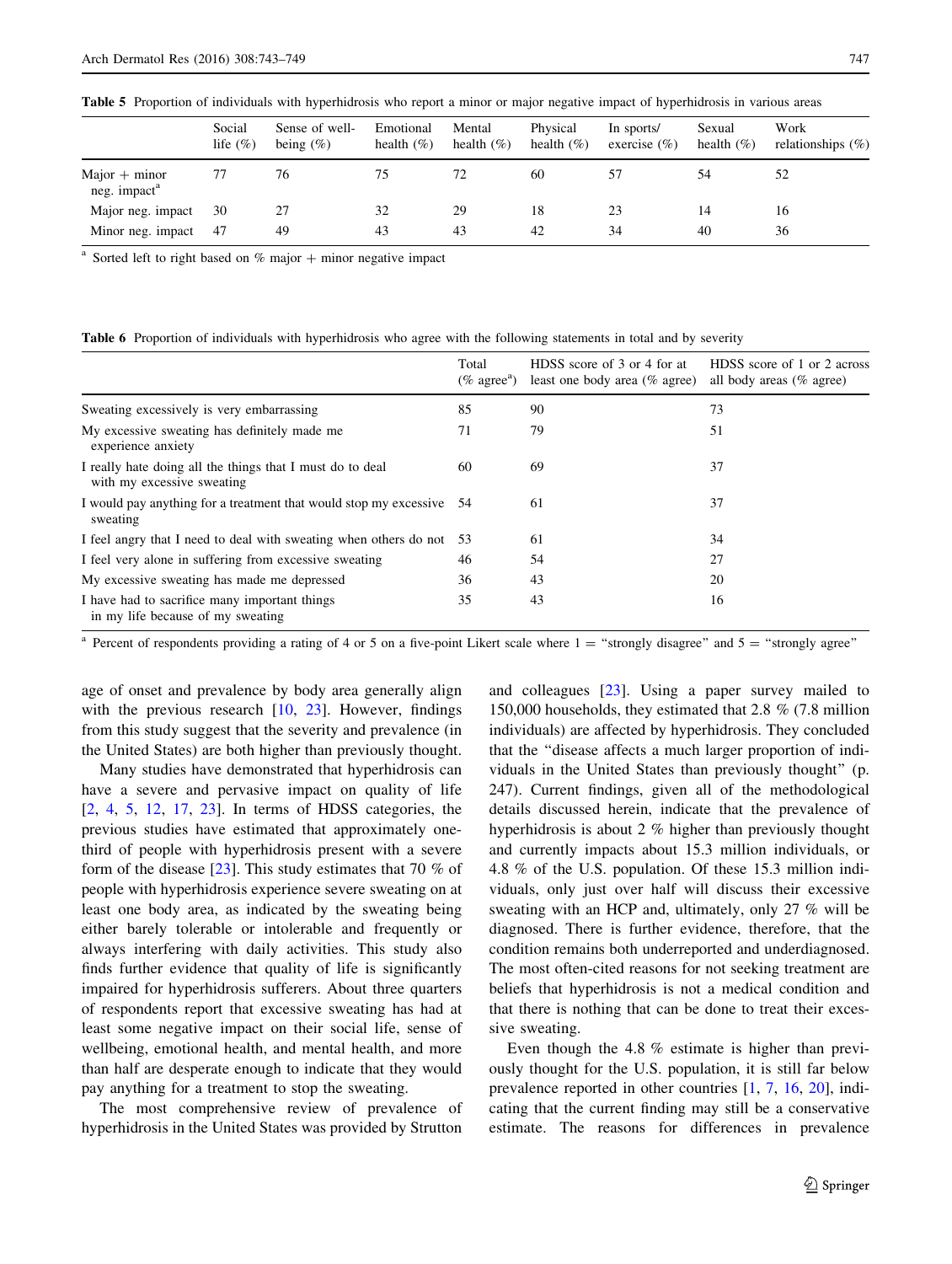<span id="page-5-0"></span>estimates are not known, although demographical, geographical, diagnostic criteria, and methodologies used for estimating prevalence differ between studies [\[16](#page-6-0)]. This study may also differ from other reports due to some limitations.

This study shares a limitation with Strutton and colleagues in that survey research is, by its nature, subject to selection bias. While the online panel partners leveraged for this study are comprised of a nationally representative set of potential respondents, online research can only reach individuals who have access to online resources. However, an advantage of using an online panel relative to an omnibus survey mailer (method used by Strutton and colleagues) is that the incoming sample can be continually monitored and adjusted. Furthermore, outgoing invitations were balanced to compensate for known response bias. These methods resulted in a sample which accurately represents the US population.

Another potential limitation of the current research is that the identification of people with hyperhidrosis is not based on a medical diagnosis or clinical assessment. Instead, it is self-reported based on a clinical definition of the disease that was provided to the respondents. However, given that so many patients never see an HCP (current study estimates 49 %) and ultimately remain undiagnosed (current study estimates 73 %), self-assessment will continue to be necessary to better estimate the true prevalence. That said, menopausal females who self-reported an inability to differentiate between night sweats/hot flashes and the symptoms of hyperhidrosis were excluded from the study, but other clinical assessments or diagnostic criteria may have excluded additional individuals. This was also a limitation of the Strutton and colleagues study, so the comparison of prevalence estimates between the two studies is not hindered. However, the exclusion of menopausal females who cannot differentiate between their symptoms may be a contributor to the current study's prevalence being lower than what is reported in other countries.

# **Conclusions**

The hyperhidrosis prevalence estimates provided by this research indicate that hyperhidrosis impacts an additional 2 % of the United States population above what has previously been estimated (15.3 million people or 4.8 %) [\[23](#page-6-0)]. Of these people, only about half discuss their condition with an HCP suggesting that the actual prevalence may be, in fact, underreported. For individuals who seek treatment, their physicians will need more effective (first-line) treatment options at their disposal to have more confidence in identifying and diagnosing the condition. Among the

majority of those who do not seek treatment, there is a lack of awareness of hyperhidrosis as a medical condition that has treatment options available. The fact that only half of those with hyperhidrosis do not consult an HCP is especially alarming given that current results indicate 70 % of individuals experience severe sweating in at least one area. Furthermore, the widespread negative impact of hyperhidrosis, especially on sufferers' social lives, sense of wellbeing, and emotional and mental health, is further documented by these individuals. Ultimately, there are 15.3 million people in the United States (far more than previously thought) with hyperhidrosis that can result in severe impairment in their daily lives, and many of them are not diagnosed or treated.

Acknowledgments Brickell Biotech for providing funding for this research.

#### Compliance with ethical standards

Conflict of interest Current research was conducted by Burke Inc. with funding provided by Brickell Biotech, a pharmaceutical company focused on the development of treatments for dermatologic diseases and conditions. Burke Inc. assumed primary responsibility for recruiting of respondents and data analysis.

Open Access This article is distributed under the terms of the Creative Commons Attribution 4.0 International License ([http://creative](http://creativecommons.org/licenses/by/4.0/) [commons.org/licenses/by/4.0/](http://creativecommons.org/licenses/by/4.0/)), which permits unrestricted use, distribution, and reproduction in any medium, provided you give appropriate credit to the original author(s) and the source, provide a link to the Creative Commons license, and indicate if changes were made.

#### References

- 1. Augustin M, Radtke MA, Herberger K, Kornek T, Heigel H, Schaefer I (2013) Prevalence and disease burden of hyperhidrosis in the adult population. Dermatology 227:10–13
- 2. Bahar R, Liu Y, Huang Y, Phillips A, Lee TK et al (2016) The prevalence of anxiety and depression in patients with or without hyperhidrosis (HH). J Am Acad Dermatol. doi:[10.1016/j.jaad.](http://dx.doi.org/10.1016/j.jaad.2016.07.001) [2016.07.001](http://dx.doi.org/10.1016/j.jaad.2016.07.001)
- 3. Caplin D, Austin J (2014) Clinical evaluation and quantitative analysis of axillary hyperhidrosis treated with a unique targeted laser energy delivery method with 1-year follow up. J Drugs Dermatol 13:449–456
- 4. Centindag I, Boley TM, Webb KN, Hazelrigg SR (2008) Longterm results and quality-of-life measures in the management of hyperhidrosis. Thorac Surg Clin 18:217–222
- 5. Cina CS, Clase CM (1999) The illness intrusiveness scale: a measure of severity in individuals with hyperhidrosis. Qual Life Res 8:693–698
- 6. Collin J, Whatling P (2000) Treating hyperhidrosis: surgery and botulinum toxin are treatments of choice in severe cases. BMJ 320:1221–1222
- 7. Fujimoto T, Kawahara K, Yokozeki H (2013) Epidemiological study and considerations of primary focal hyperhidrosis in Japan: from questionnaire analysis. J Dermatol 40:886–890
- 8. Glaser DA, Galperin TA (2014) Managing hyperhidrosis: emerging therapies. Dermatol Clin 32:549–553